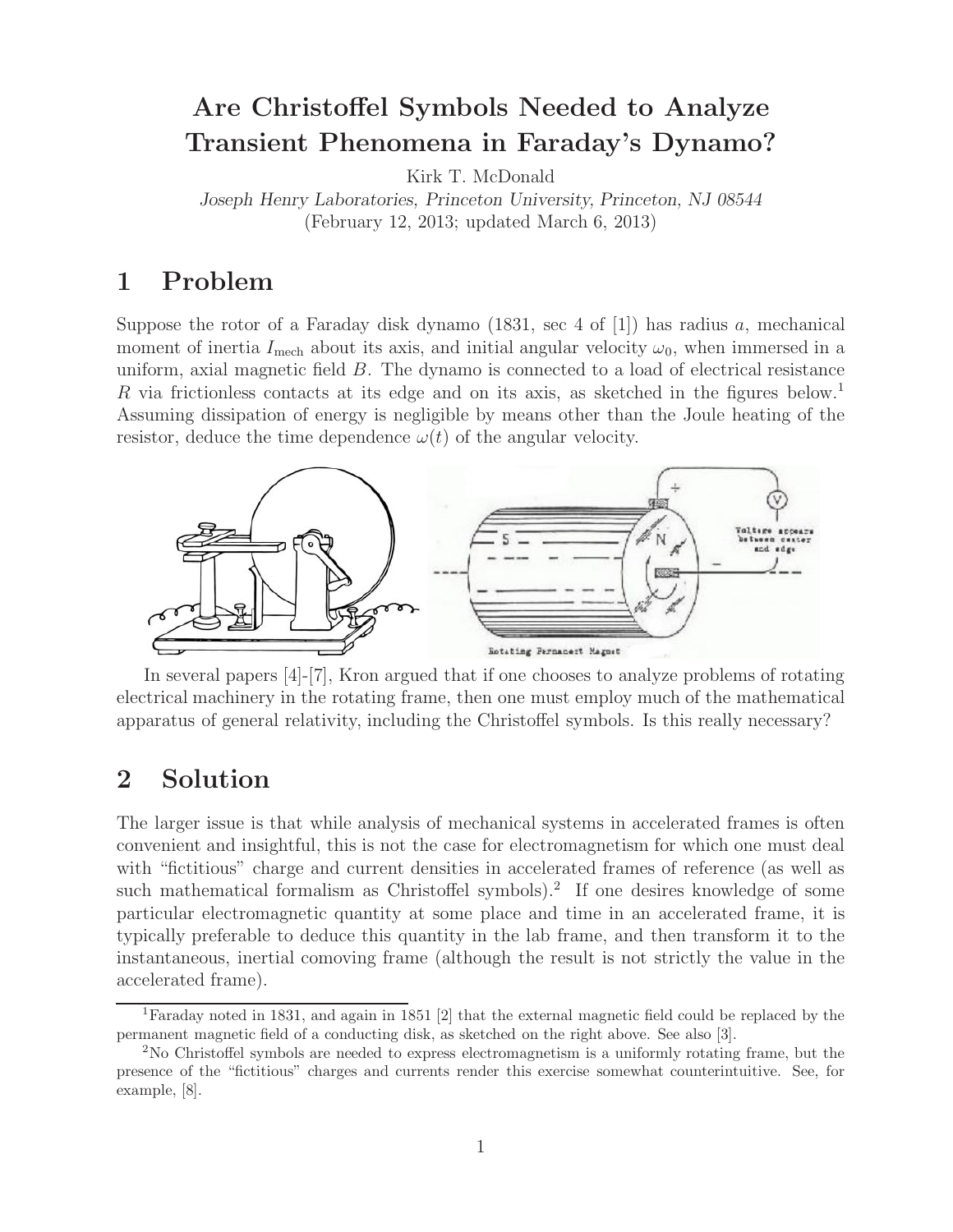In the present example the angular velocity is desired in the (inertial, to a good approximation) lab frame, and consideration of the transient rotating frame of the Faraday disk is not worth while.

The strategy is to relate the electrical current  $I$  that flows through the dynamo and the load resistor R to an electromotive force  $\mathcal E$  that can be said to drive the current. For this, it is better not to use some version of Faraday's law (and to avoid the famous question of whether the "lines" of magnetic field rotate with the rotating magnetic in the second variant of the dynamo sketched on p. 1). The crisper argument (valid for both variants of the Faraday dynamo) is to consider a charge carrier e that moves radially with respect to the rotating disk (as part of the conduction current  $I$ ) but which is dragged azimuthally with angular velocity  $\omega$  by its electromagnetic interaction with the "lattice" of the disk. In this view, the Lorentz force  $[9]$  on the charge e in the magnetic field **B** (rather than **H**  $[10]$ ) is (in Gaussian units),

$$
\mathbf{F} = e \frac{\mathbf{v}}{c} \times \mathbf{B} = \frac{e \omega r B}{c} \hat{\mathbf{r}} \equiv e \mathbf{E}_{\text{eff}} \qquad (0 < r < a), \tag{1}
$$

where the effective (radial, lab-frame) electric field inside the rotating disk is,

$$
\mathbf{E}_{\text{eff}} = \frac{\omega r B}{c} \hat{\mathbf{r}},\tag{2}
$$

and  $c$  is the speed of light in vacuum. We identify a "motional" electromotive force,

$$
\mathcal{E} = \int_0^a \mathbf{E}_{\text{eff}} \cdot d\mathbf{r} = \frac{\omega a^2 B}{2c},\qquad(3)
$$

with the effect of the Lorentz force  $(1)$ , such that the electrical current is given by,

$$
I = \frac{\mathcal{E}}{R} = \frac{\omega a^2 B}{2cR}.
$$
\n<sup>(4)</sup>

The rate of dissipation of energy  $U$  by the load resistor is then,

$$
\frac{dU}{dt} = -\frac{\mathcal{E}^2}{R} = -I^2 R = -\frac{\omega^2 a^4 B^2}{4c^2 R}.
$$
\n(5)

The stored energy  $U$  consists of the rotational kinetic energy plus the magnetic field energy, where the latter is tiny compared to the former. And, we assume that dissipation of energy by friction, and by electromagnetic radiation, is negligible, such that,

$$
U \approx \frac{I_{\text{mech}}\omega^2}{2}, \qquad \frac{dU}{dt} \approx I_{\text{mech}}\omega\dot{\omega} = -\frac{\omega^2 a^4 B^2}{4c^2 R}.
$$
 (6)

and hence,

$$
\frac{\dot{\omega}}{\omega} \approx -\frac{a^4 B^2}{4c^2 R I_{\text{mech}}}, \qquad \omega(t) \approx \omega_0 e^{-a^4 B^2 t / 4c^2 R I_{\text{mech}}}.
$$
\n(7)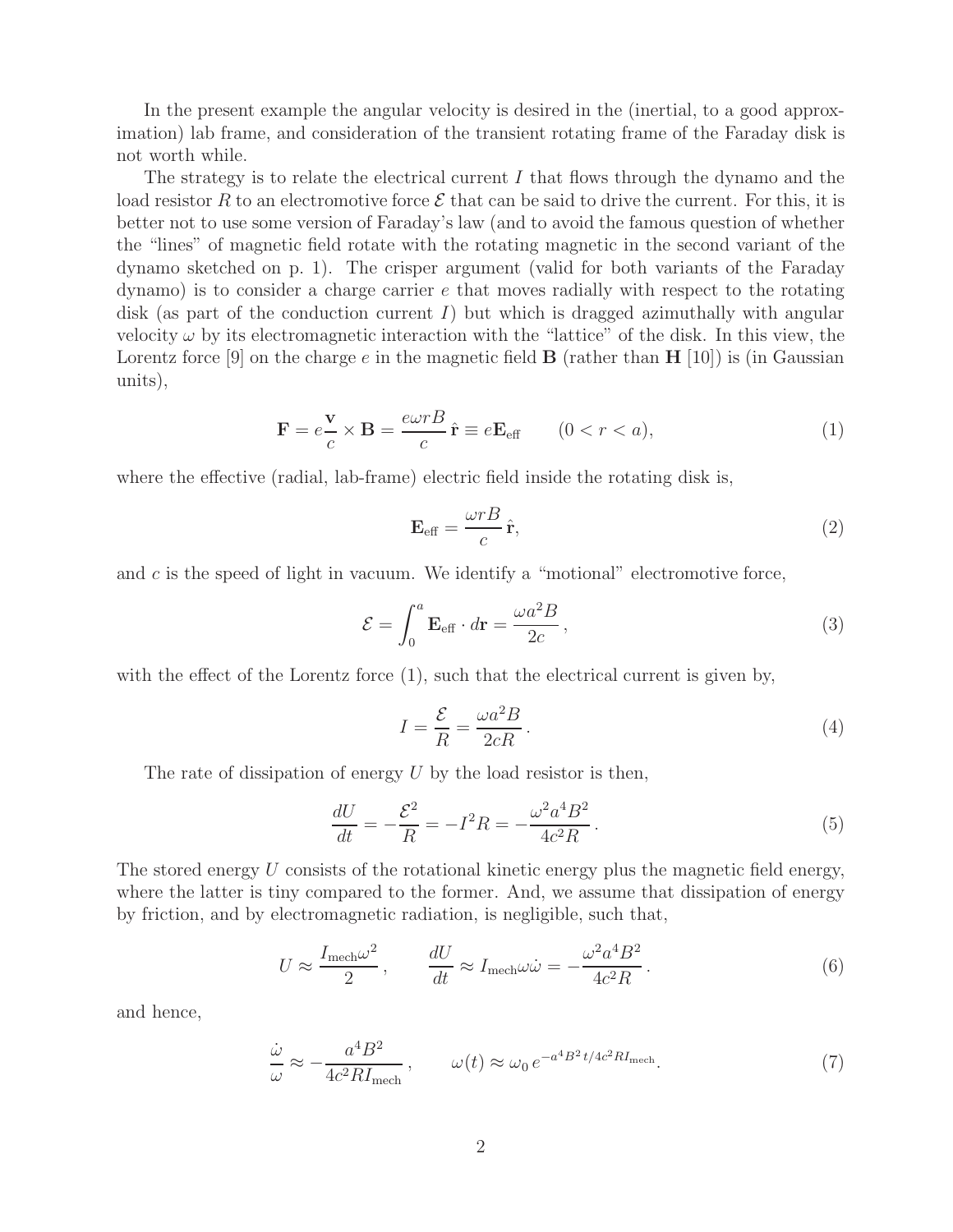#### **A Appendix: Steady Rotation**

The preceding discussion used the convenient fiction of an effective electric field (2) inside the rotating disk. However, this field is not a true electric field **E** that obeys Faraday's law,

$$
\oint \mathbf{E} \cdot d\mathbf{l} = -\frac{1}{c} \frac{\partial \mathbf{B}}{\partial t}.
$$
\n(8)

To clarify the character of the actual electric field **E** in Faraday's dynamo we consider the case of steady rotation, for which we expect,

$$
\oint \mathbf{E} \cdot d\mathbf{l} = 0 \qquad \text{(steady state)}.
$$
\n(9)

It is important to note that any real dynamo has a small internal resistance  $R'$ . Indeed, if the disk were a perfect conductor, the external magnetic field could not penetrate into the disk and there would be no Lorentz force on the charge charges, and no dynamo effect.

The current in the system is actually,

$$
I = \frac{\mathcal{E}}{R + R'}.
$$
\n(10)

An electric field **E** exists inside the (resistive) wire and the resistor to drive the current there,<sup>3</sup> and line integral of the electric field along the external wires and the resistor  $R$  is,

$$
\int_{\text{ext}} \mathbf{E} \cdot d\mathbf{l} = IR = \frac{\mathcal{E}R}{R + R'}.
$$
\n(11)

Inside the disk the current **J** can be related to the conductivity  $\sigma'$  of the disk by the generalization of Ohm's law,

$$
\mathbf{J} = \sigma' \left( \mathbf{E} + \frac{\mathbf{v}}{c} \times \mathbf{B} \right). \tag{12}
$$

We suppose the radial current flows in a tube of small area  $A$  such that<sup>4</sup>

$$
J = \frac{I}{A} = \sigma' \left( E_r + \frac{\omega r B}{c} \right), \quad \text{and} \quad R' = \frac{a}{A \sigma'}.
$$
 (13)

The radial electric field inside the tube is,

$$
E_r = -\frac{\omega r}{c} + \frac{I}{A\sigma'} = -\frac{\omega r}{c} + \frac{IR'}{a}.
$$
\n(14)

<sup>&</sup>lt;sup>3</sup>This electric field is shaped by static surface charges along the wire and resistor, which charges flowed from the disk during the transient spin-up phase.

<sup>4</sup>This assumption is only approximately correct, as some current flows throughout the disk and the velocity of the charge carriers is not simply  $\omega \times r$  as due to the rotation of the disk. In this approximation,  $\mathbf{J} = \sigma'(\mathbf{E} + \omega r B \hat{\mathbf{r}}/c)$ , and since  $\nabla \cdot \mathbf{J} = 0$  in the disk, we have that  $4\pi \rho = \nabla \cdot \mathbf{E} = -2\omega B/c$ , and there is a constant, nonzero charge density  $\rho$  throughout the disk.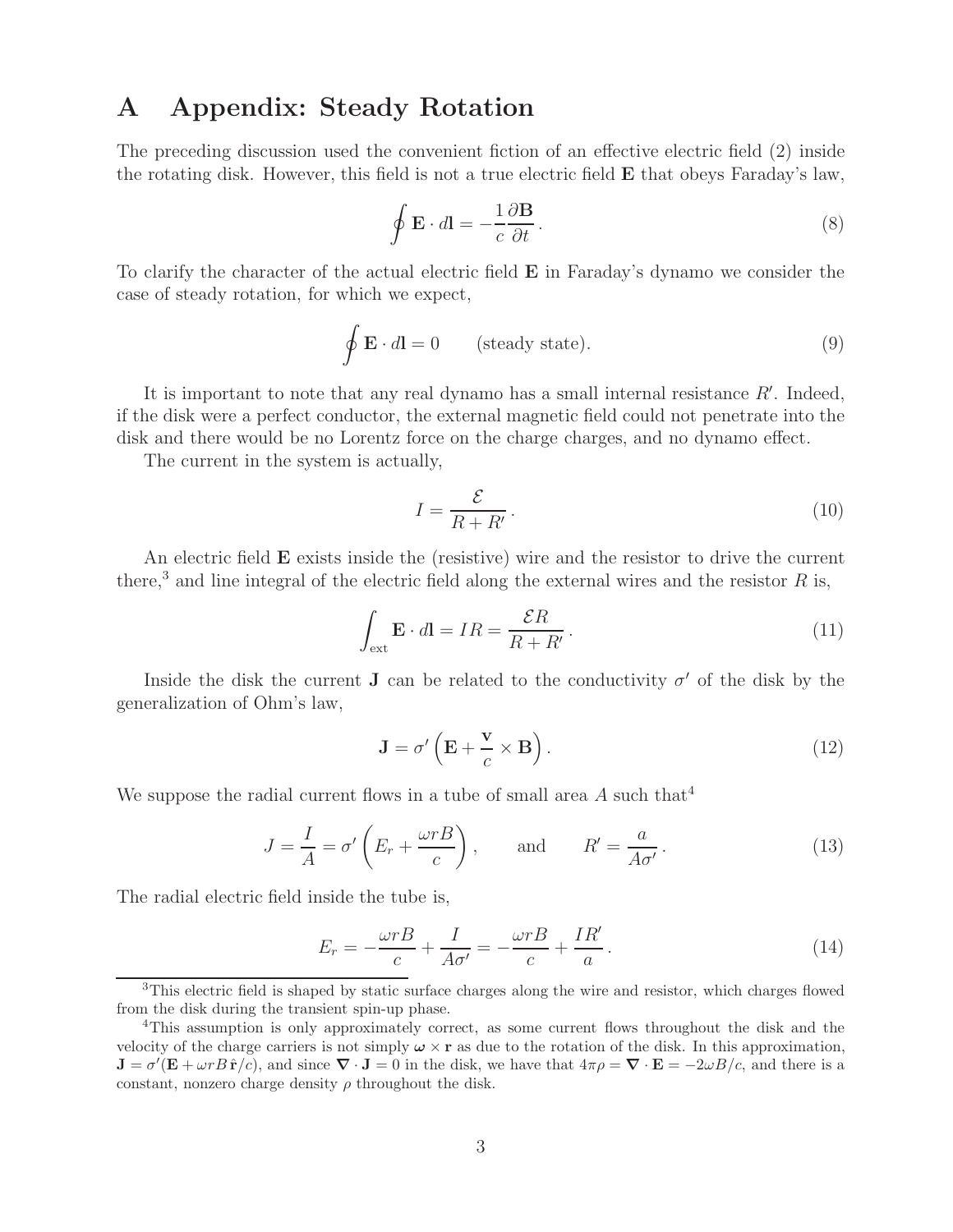Note that the electric field  $(14)$  is opposite in direction to the effective field  $(2)$ .<sup>5</sup> The line integral of the electric field along the tube is,

$$
\int_{\text{tube}} \mathbf{E} \cdot d\mathbf{l} = -\frac{\omega a^2 B}{2c} + IR' = -\mathcal{E} + IR'.\tag{15}
$$

When the disk is not connected to the external resistor, and  $I = 0$ , this line integral is the *so-called Hall voltage [11].*

The line integral around the entire circuit is,

$$
\oint \mathbf{E} \cdot d\mathbf{l} = \int_{\text{tube}} \mathbf{E} \cdot d\mathbf{l} + \int_{\text{ext}} \mathbf{E} \cdot d\mathbf{l} = -\mathcal{E} + I(R + R') = 0,
$$
\n(16)

as expected in a steady-state.

It may also be instructive to consider the energy balance in the dynamo, which delivers power,

$$
P = \mathcal{E}I = \frac{\mathcal{E}^2}{R + R'},\tag{17}
$$

to Joule heating of the electrical resistance.

It is often said that the magnetic Lorentz force drives the current, but it is also true that in many situations magnetic fields do no work.6

Not only does the magnetic Lorentz force drive charge radially, but it leads to a torque that opposes the rotation of the disk. In the approximation that the current flows only radially in the small tube,

$$
\boldsymbol{\tau}_B = \int_{\text{tube}} \mathbf{r} \times \left(\frac{I\,\hat{\mathbf{r}}}{c} \times \mathbf{B}\right) dr, \qquad \tau_{B,z} = -\frac{Ir^2B}{2c},\tag{18}
$$

taking the z-axis along the direction of the angular velocity *ω*. For steady motion, this torque must be opposed by a mechanical torque  $\tau_{\text{mech}}$  that delivers power,

$$
P_{\text{mech}} = \tau_{\text{mech}} \,\omega = \frac{I\omega \,r^2 B}{2c} = \mathcal{E}I = P. \tag{19}
$$

We can say that the mechanical agent does work against the azimuthal Lorentz force, and the radial Lorentz force does work opposite to the that of the azimuthal Lorentz force (such that the total work done by the Lorentz force is zero). Hence, the radial Lorentz force does work equal to that by the mechanical agent, and equal to the power  $P$  of eq. (17),

$$
P_B = \sum_{\text{charges}} \mathbf{v} \cdot e \frac{\mathbf{v}}{c} \times \mathbf{B} = 0 = \sum v_r F_{B,r} + \sum v_{\phi} F_{B,\phi} = P_{B,r} + P_{B,\phi},\tag{20}
$$

$$
P_{B,r} = -P_{B,\phi} = P_{\text{mech}} = P = \mathcal{E}I.
$$
\n
$$
(21)
$$

The usual summary of all this is that the (radial) Lorentz force does the work that drives the current.

<sup>5</sup>This is similar to the case of a battery where one sometimes speaks of a nonelectrostatic (nonconservative) field inside the battery that is opposite to the actual electric field there.

<sup>6</sup>This statement requires careful interpretation, as discussed, for example, in [12].